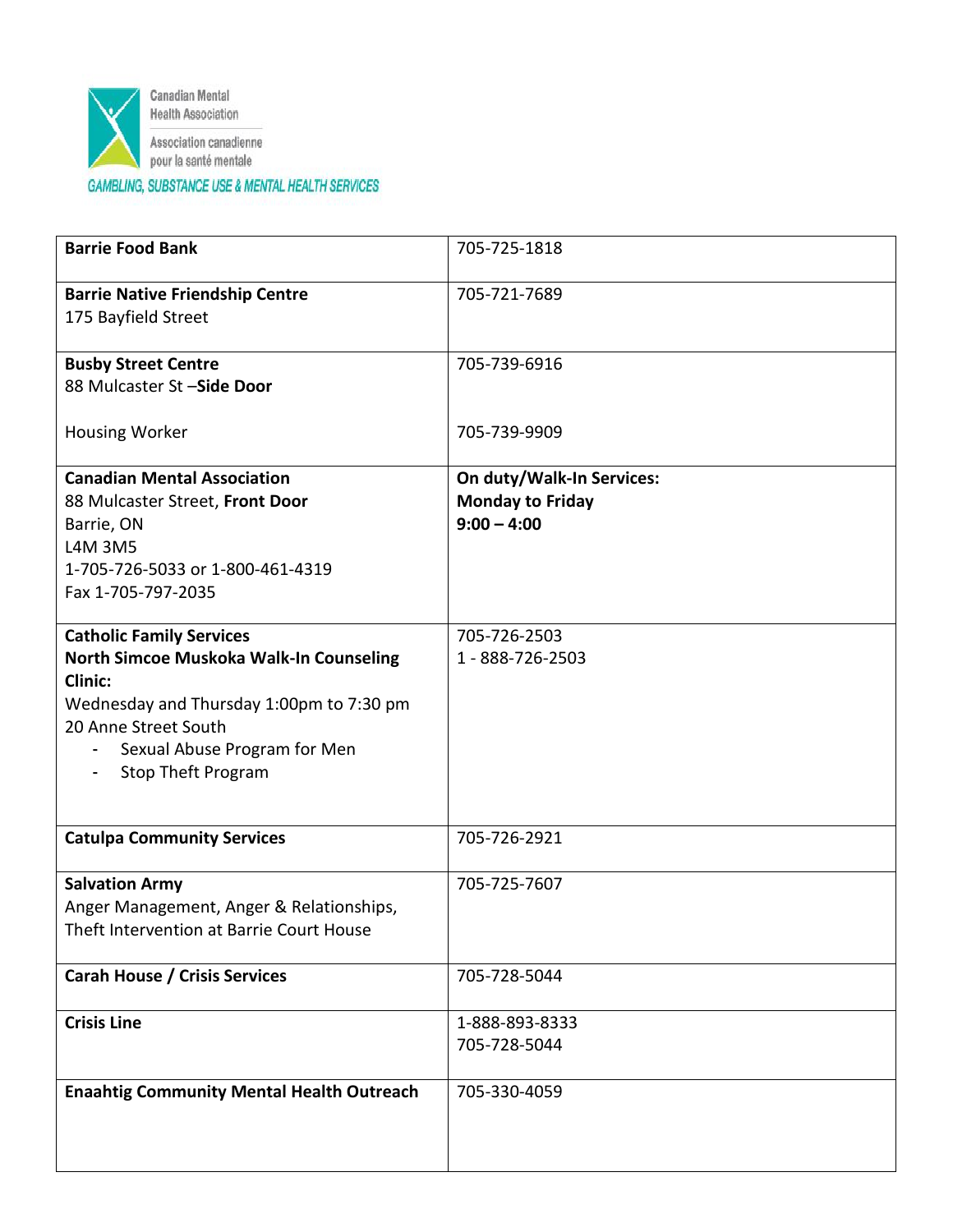| <b>Georgian Bay Native Friendship Centre</b>   | 705-526-5589                   |
|------------------------------------------------|--------------------------------|
| 175 Yonge St, Midland                          |                                |
|                                                |                                |
| <b>Gilbert Centre</b>                          | 705-722-6778                   |
|                                                |                                |
| <b>Ontario Works - County of Simcoe</b>        | 705-722-3132                   |
| Out of the Cold - Barrie                       | 1-844-845-8494                 |
|                                                |                                |
| <b>Poison Control Centre</b>                   | 1-800-268-9017                 |
|                                                |                                |
| Royal Victoria Hospital                        | 705-728-9090                   |
| Mental Health Day Program                      | ext 47260                      |
| Withdrawal Management Services (Detox)         | 705-728-4226                   |
| <b>Shelters</b>                                |                                |
|                                                |                                |
| Salvation Army - After hours                   | 705-737-2963                   |
| Salvation Army                                 | 705-728-3737                   |
|                                                |                                |
| Women's Shelter - Barrie                       | 705-728-6300 or 1-800-461-1716 |
|                                                |                                |
| Crisis                                         | 705-728-2544                   |
| Green Haven - Orillia                          | 705-327-7319 or 1-888-285-6958 |
|                                                |                                |
| My Friend's House - Collingwood                | 705-444-2511 or 1-800-265-2511 |
|                                                |                                |
| My Sister's Place - Alliston                   | 705-435-3835                   |
|                                                |                                |
| Rosewood - Midland                             | 705-526-3221 or 1-800-461-1750 |
|                                                |                                |
| Lighthouse - Orillia                           | 705-329-2424                   |
| Jubilee House - Orillia                        | 705-326-4337                   |
|                                                |                                |
| Samaritan Transitional Housing                 | 705-791-7731                   |
|                                                |                                |
| <b>Telecare Distress Line of Simcoe County</b> | 705-327-2383                   |
|                                                | or 705-726-7922                |
|                                                | or 705-325-9534                |
|                                                |                                |
| <b>Waypoint Intake</b>                         | 705-549-3181 ext.2308          |
| <b>Youth Services</b>                          |                                |
|                                                |                                |
| CMHA Youth Walk In $-1:00 - 4:00$ - Mondays    |                                |
| 134 Anne Street S at Tiffin                    |                                |